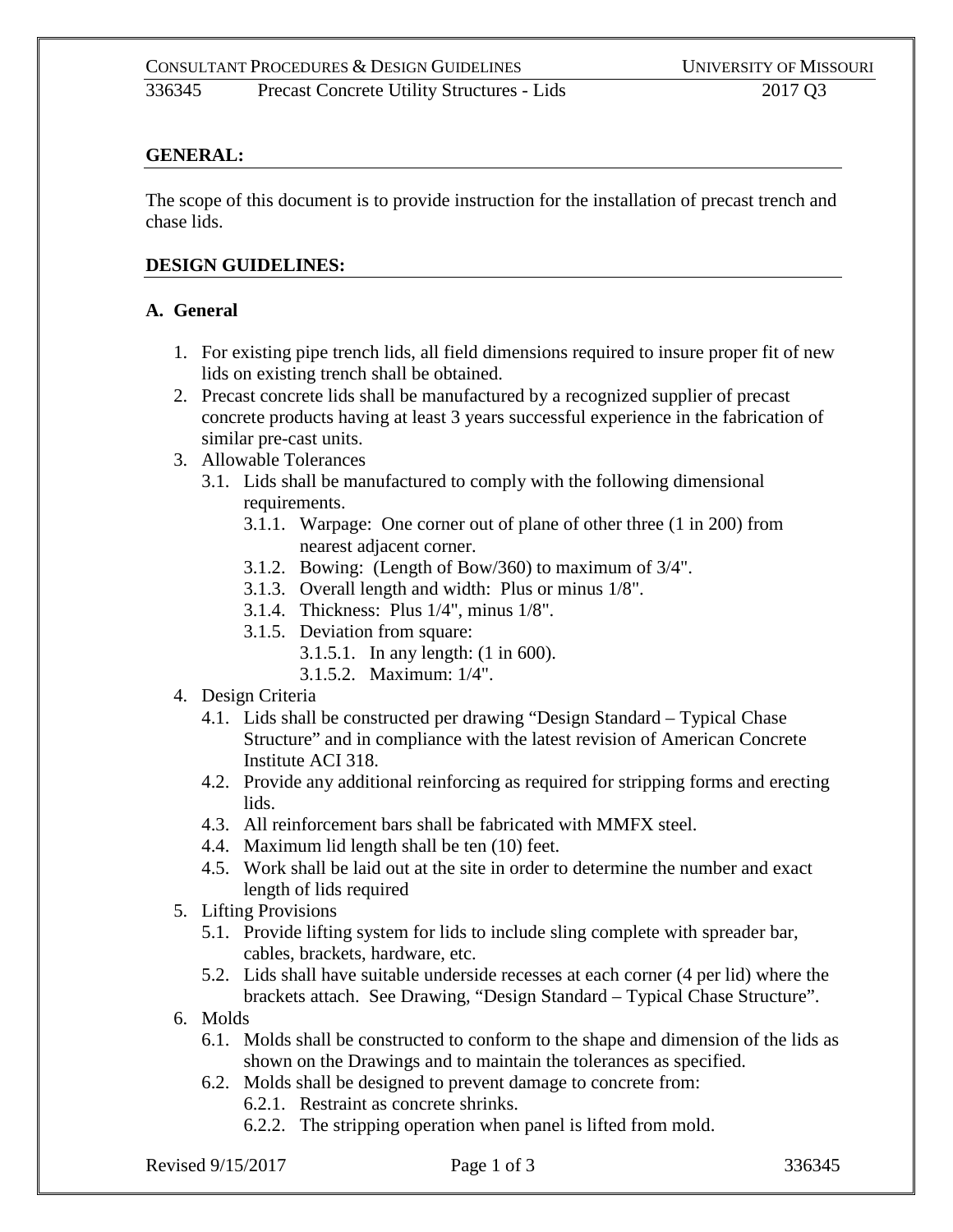336345 Precast Concrete Utility Structures - Lids 2017 Q3

- 6.3. Joints in molds shall be so constructed and filled so they do not appear on the finished product.
- 6.4. Wood molds shall be treated to prevent excessive absorption which would cause a non-uniform finish.
- 7. Finish
	- 7.1. Lids for underground trench/tunnel require no special finish.
- 8. Manufacture
	- 8.1. Concrete shall be mixed in proportions to develop a minimum 28 day strength of 4000 psi.
	- 8.2. All cement, and coarse and fine aggregates required for all lids shall be from the same source to assure uniformity of color.
	- 8.3. Molds shall be free from stains, rust, dirt, etc., which will cause discoloration or damage to the lids.
	- 8.4. Transporting, placing and consolidation of concrete shall be by a method to prevent segregation of concrete materials and displacement of inserts and reinforcing.
	- 8.5. Place and secure in forms all inserts, lifting devices, reinforcing and other devices and accessories required for handling and structural requirements. Reinforcing shall have concrete cover as shown on the Drawings.
- 9. Curing
	- 9.1. Initial curing shall take place in molds at temperature above  $50^{\circ}$ F with protection to precast units to prevent loss of moisture. Maximum curing temperatures shall be 150°F. Curing temperatures shall be uniform without localized hot areas.
	- 9.2. Initial curing shall continue until concrete reaches a compressive strength of 2500 psi.
	- 9.3. Care shall be taken to prevent covers from causing staining or discoloration of the lids from covers or condensation.
	- 9.4. Curing methods shall be uniform from lid to lid.
	- 9.5. After removal from forms, lids shall be protected from excessive evaporation and from freezing.
	- 9.6. The use of curing compounds will not be permitted.

# **B. Installation**

- 1. Delivery, Handling and Storing
	- 1.1. Deliver precast units to project site in such quantities and at such times to assure continuity of installation.
	- 1.2. Lids shall be handled and stored in such a manner as to prevent structural damage, detrimental cracking, distortion or architectural impairment.
- 2. Prior to waterproofing, lids shall be shimmed, with 4 inch plastic shim pack materials, to prevent lid rocking during backfilling.
- 3. Precast lids shall be carefully placed and fitted upon chase, aligned, centered between walls, and laid end-to-end minimizing joint thickness as much as possible. Once installation of lids is completed, placement of waterproofing shall be performed. See Construction Standard – Joint Sealants and Construction Standard – Waterproofing.